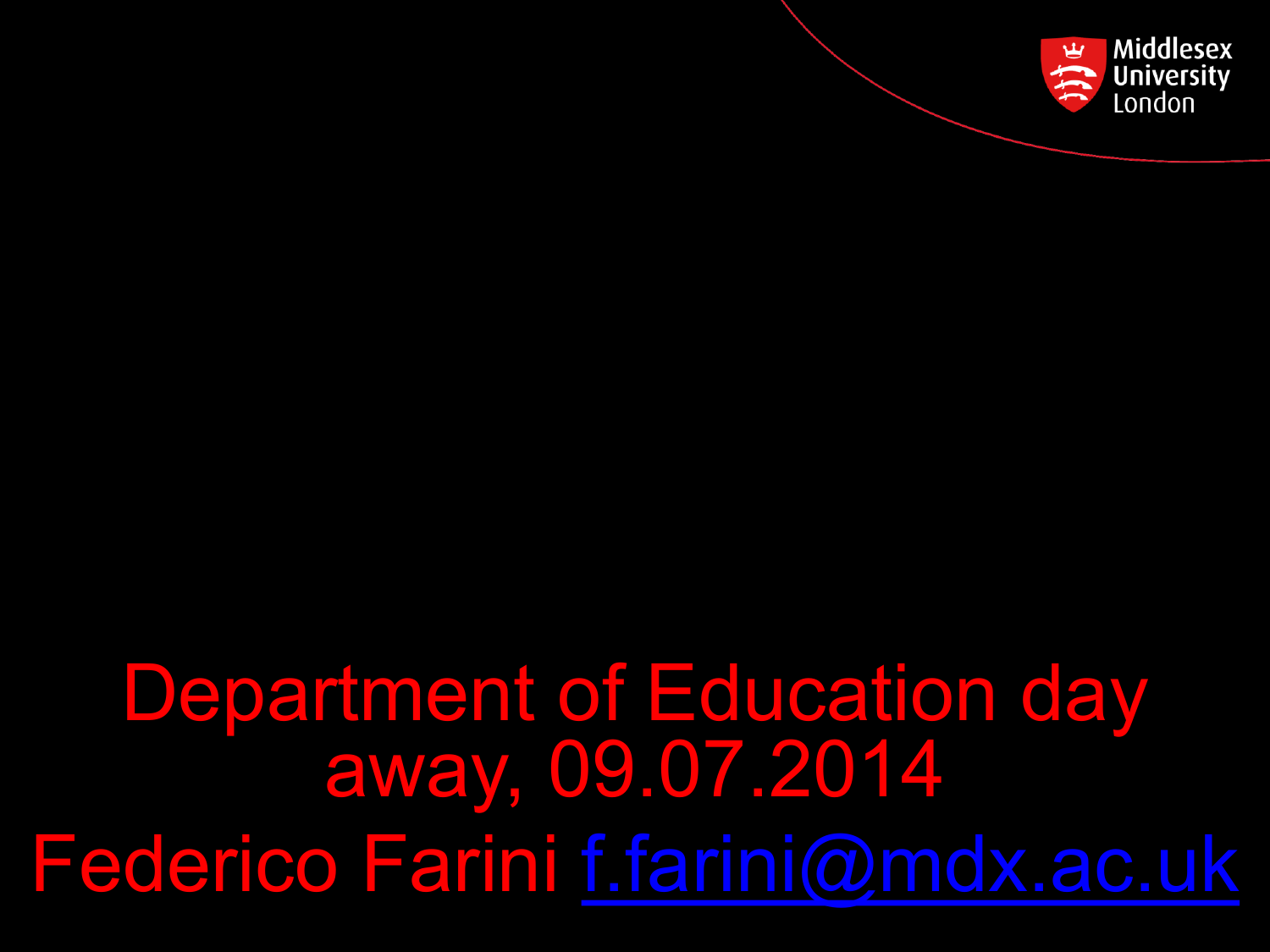

### **Thinking critically to critical thinking: the evolution of the concept of critique**

The hegemonic conceptualizations of critical thinking in education curricula

The technicalization of critical thinking

The example of citizenship education in the NCfE

**Conclusion**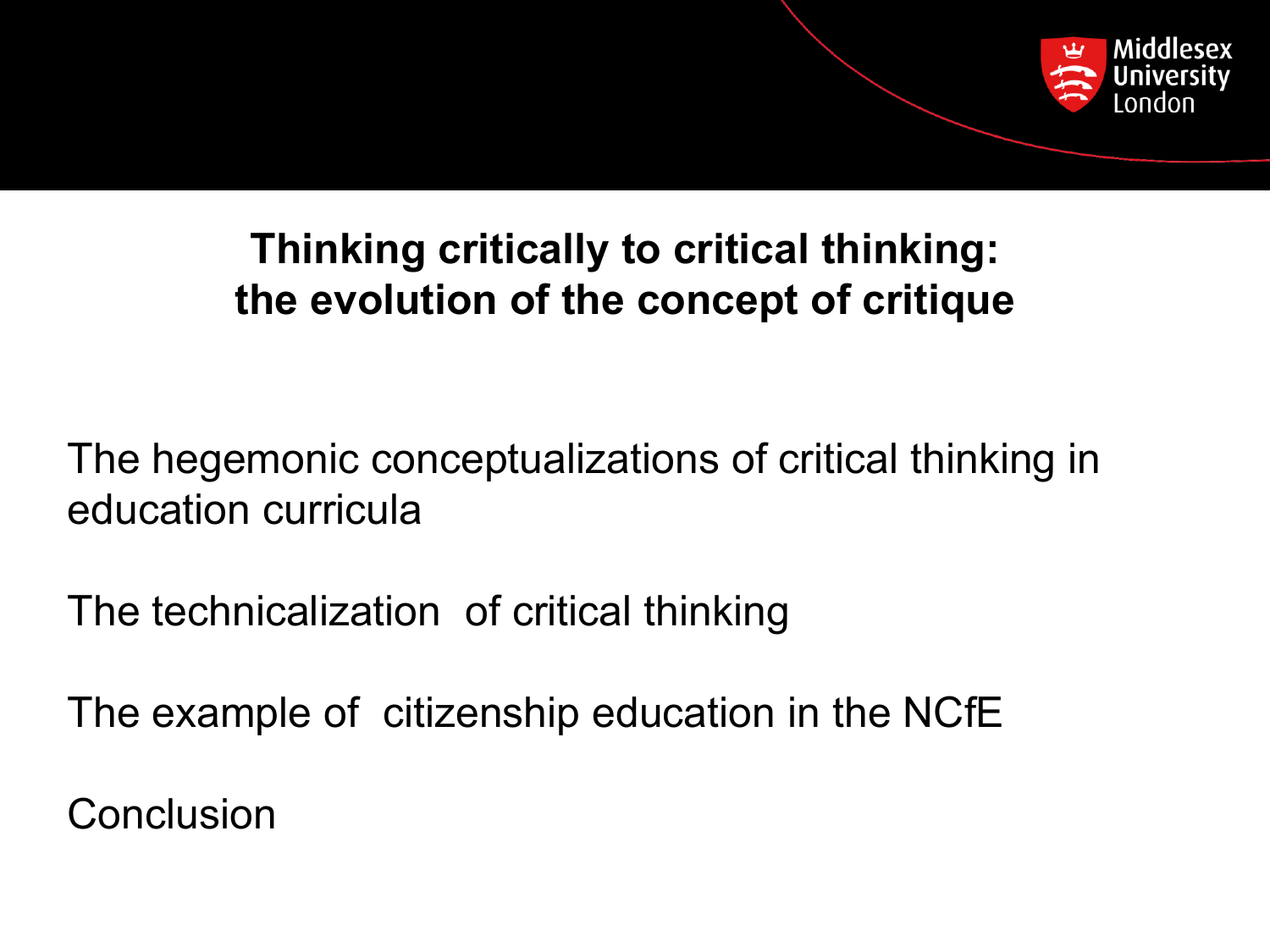

## **What is critical thinking?**

- being critical thinkers is becoming critically aware of one's own tacit assumptions and expectations and those of others (QAA, 2012: 4)
- critical thinking enables the student to develop as an independent learner, study their chosen subject(s) in depth (QAA, 2012: 8)
- critique refers to the evidential, conceptual, methodological and criteriological considerations upon which "effective reasoning" is based (QAA, 2012: 12)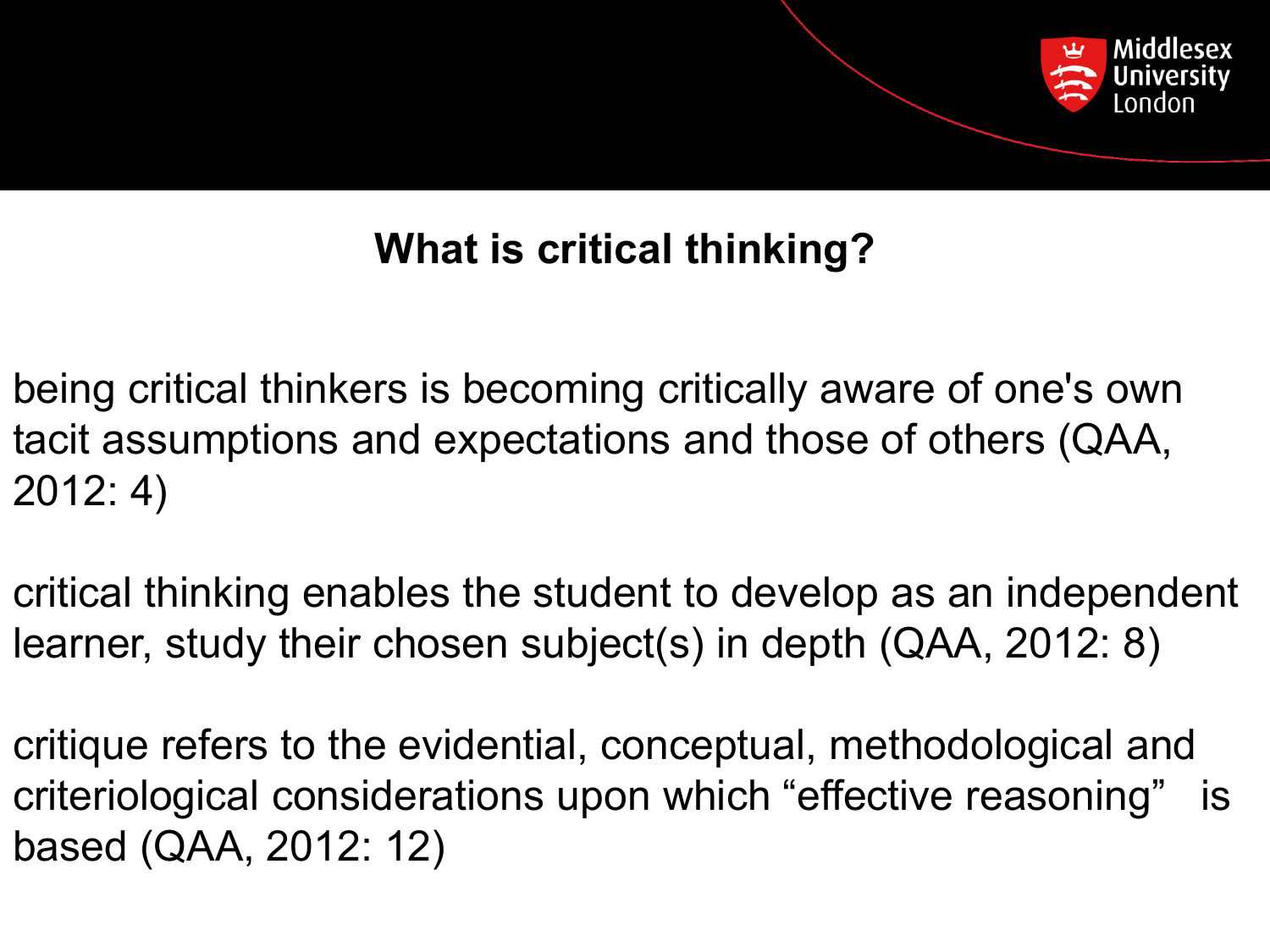

### **What is critical thinking? The theoretical presuppositions of CT**

critical means *discerning judgment*. Discerning what?

- $\checkmark$  What to do to skilfully conceptualizing, applying, analyzing, synthesizing, and evaluating information to reach an answer or conclusion
- ✓What in reasoning is clear, rational, open-minded, and informed by evidence
- ✓What is to believe or do…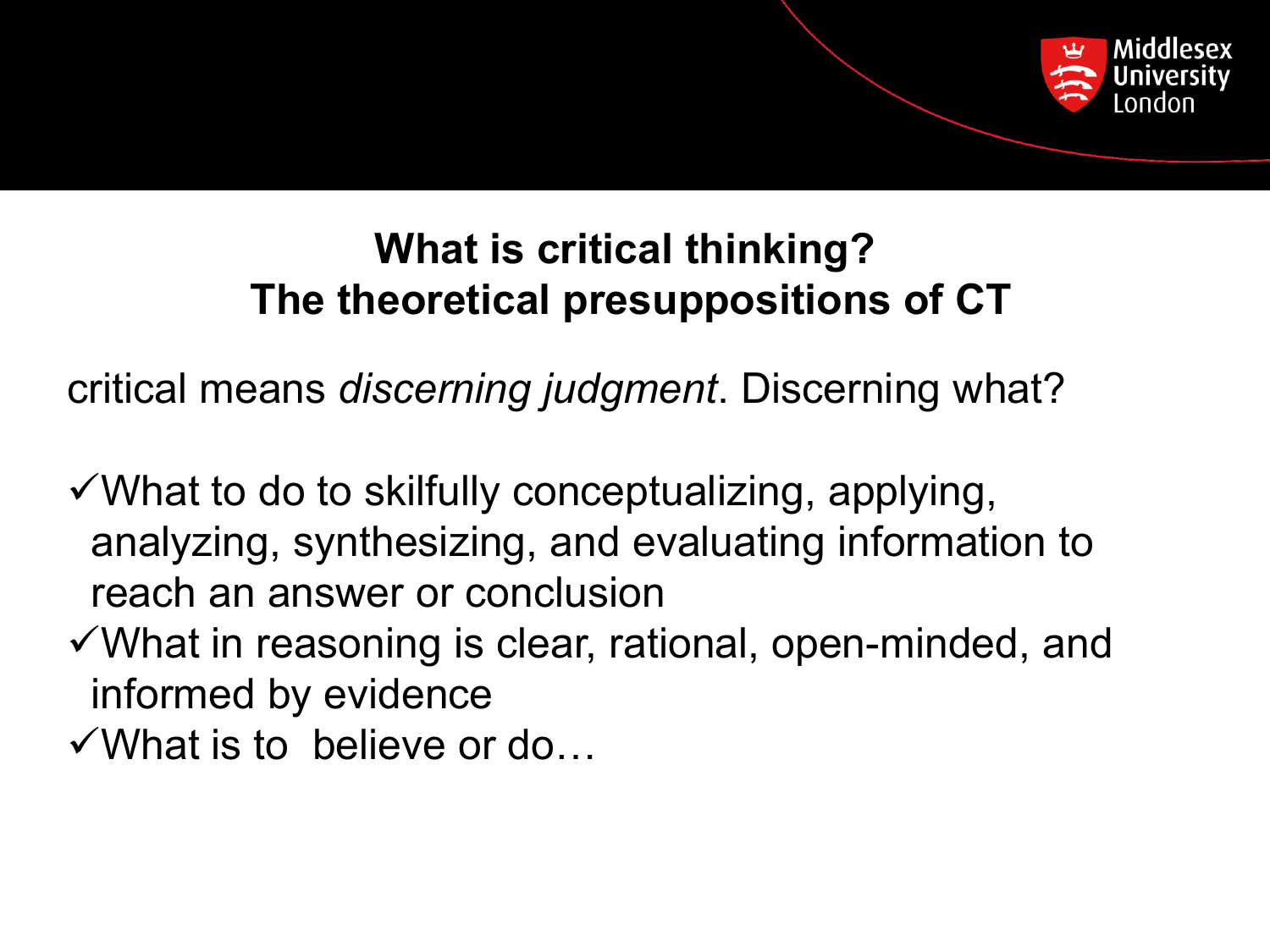

## **What is critical thinking?**

Critical thinking as a skill

Tool for an effective reasoning

Critique is concerned with epistemology

No consideration of the interplay between epistemology and its historical and social conditions.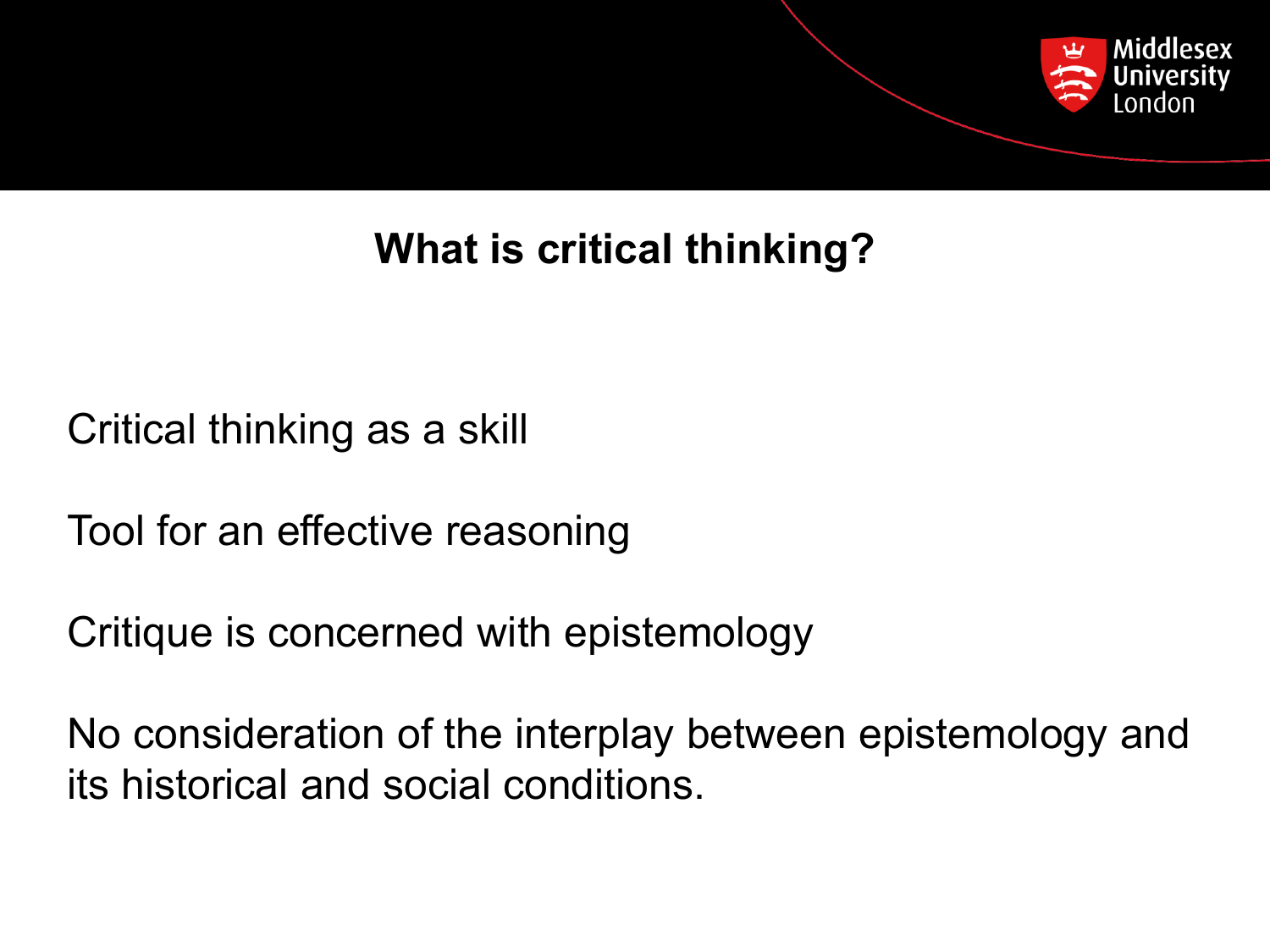

### **What is critical thinking? A critique of the ideological presuppositions of CT**

 $\checkmark$ Truth as independent of power, as a balance to power

✓The independence of epistemology from its social and historical conditions

 $\checkmark$  truth is accessible if the appropriate methodology is used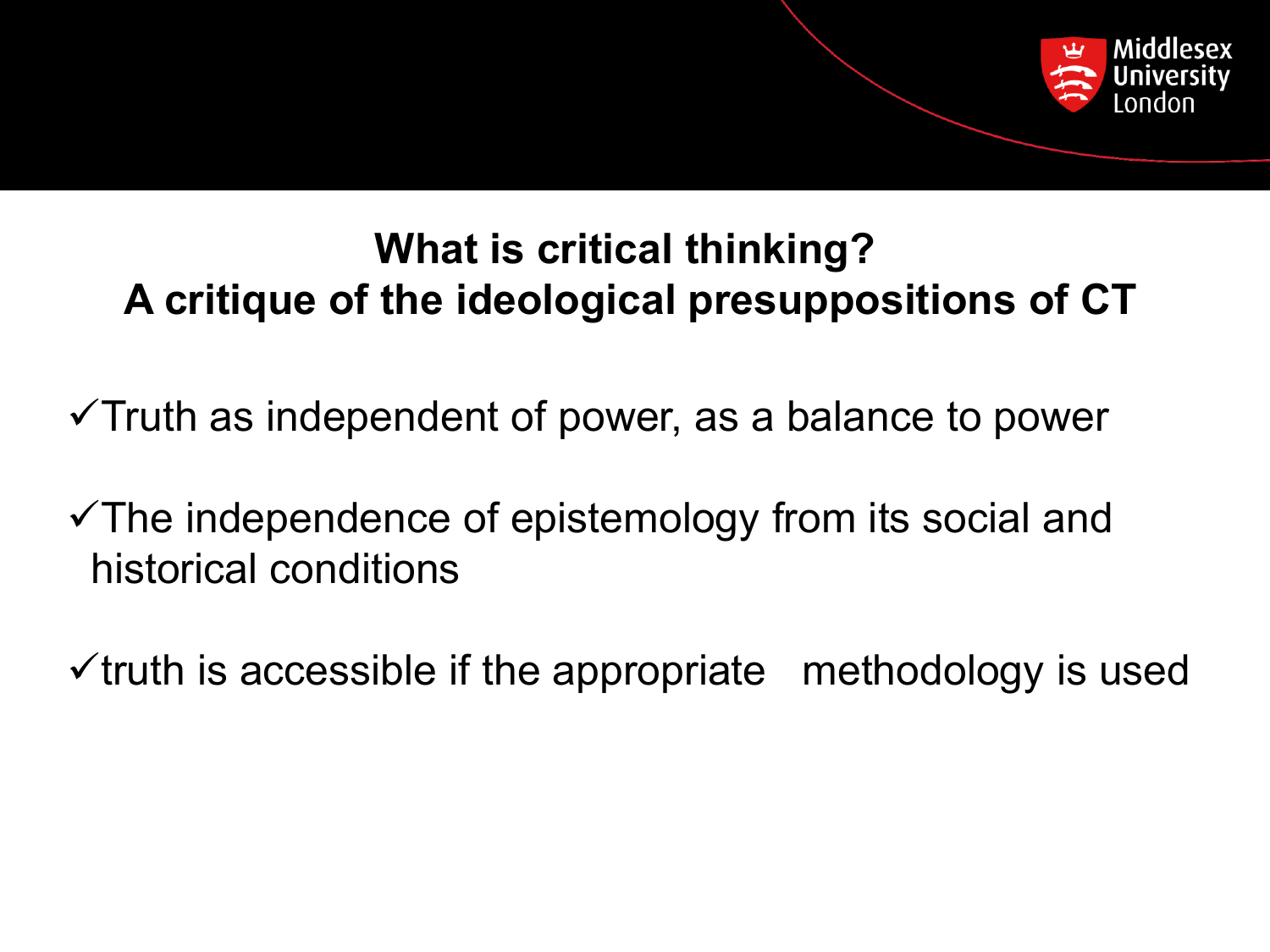

## **What is critical thinking? A critique of the theoretical presuppositions of CT**

The fundamental structure:

the concept of truth as the distinction between clarity and and darkness

Truth V caprice Truth V superstitious Truth V illusion

Critique as a tool to create clarity, to illuminate , to make things transparent.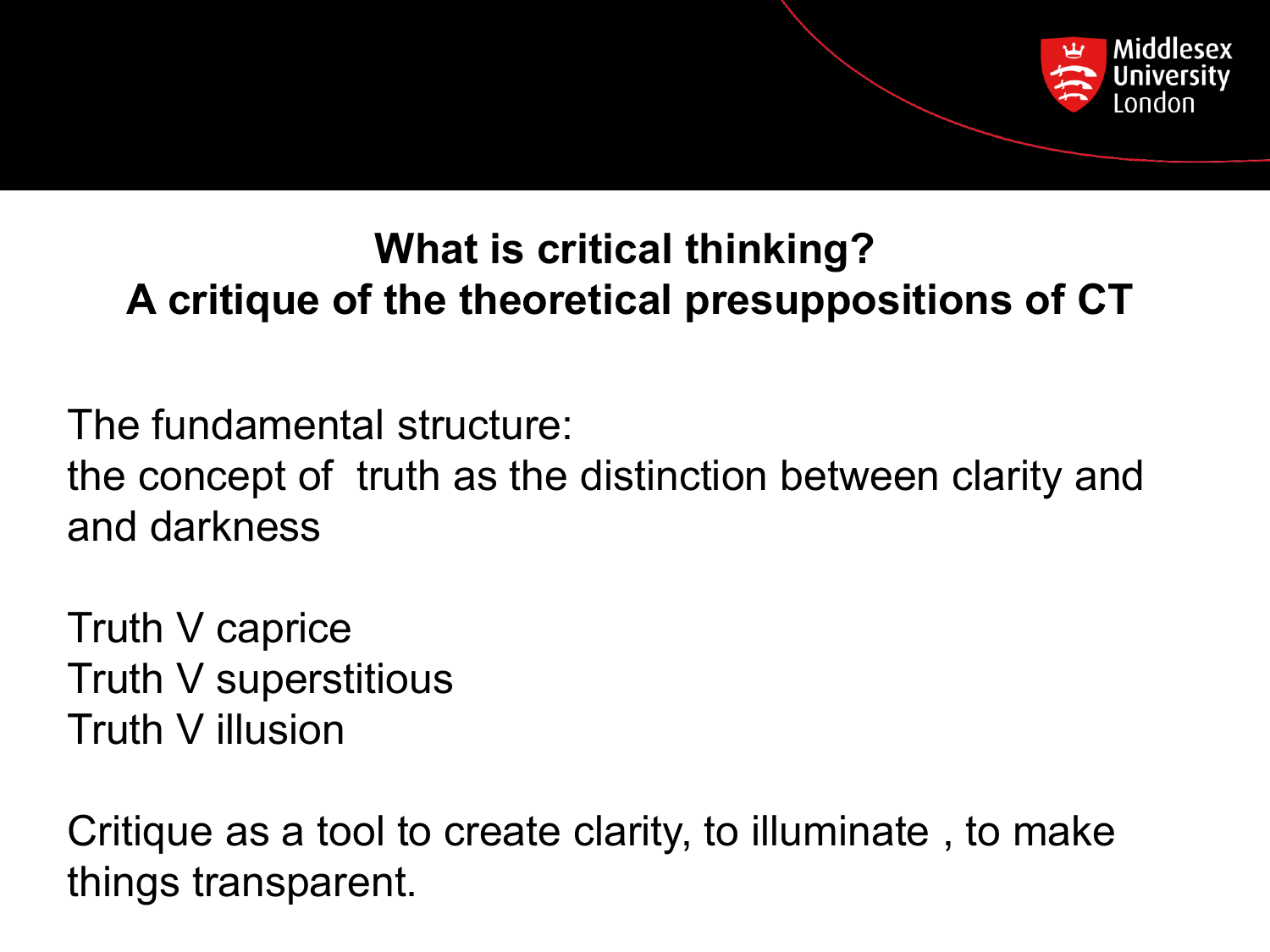

### **What is critical thinking? A critique of the theoretical presuppositions of CT**

- The idea is that truth is exempt from political and social battle
- What is missed?
- The role of power in producing domains of object for critical thinking
- The historical and social conditions of every epistemology
- The struggle for the definition of rules according to which truth is legitimized

Overlook this is the most important ideological implication of the concept of CT as set of cognitive skills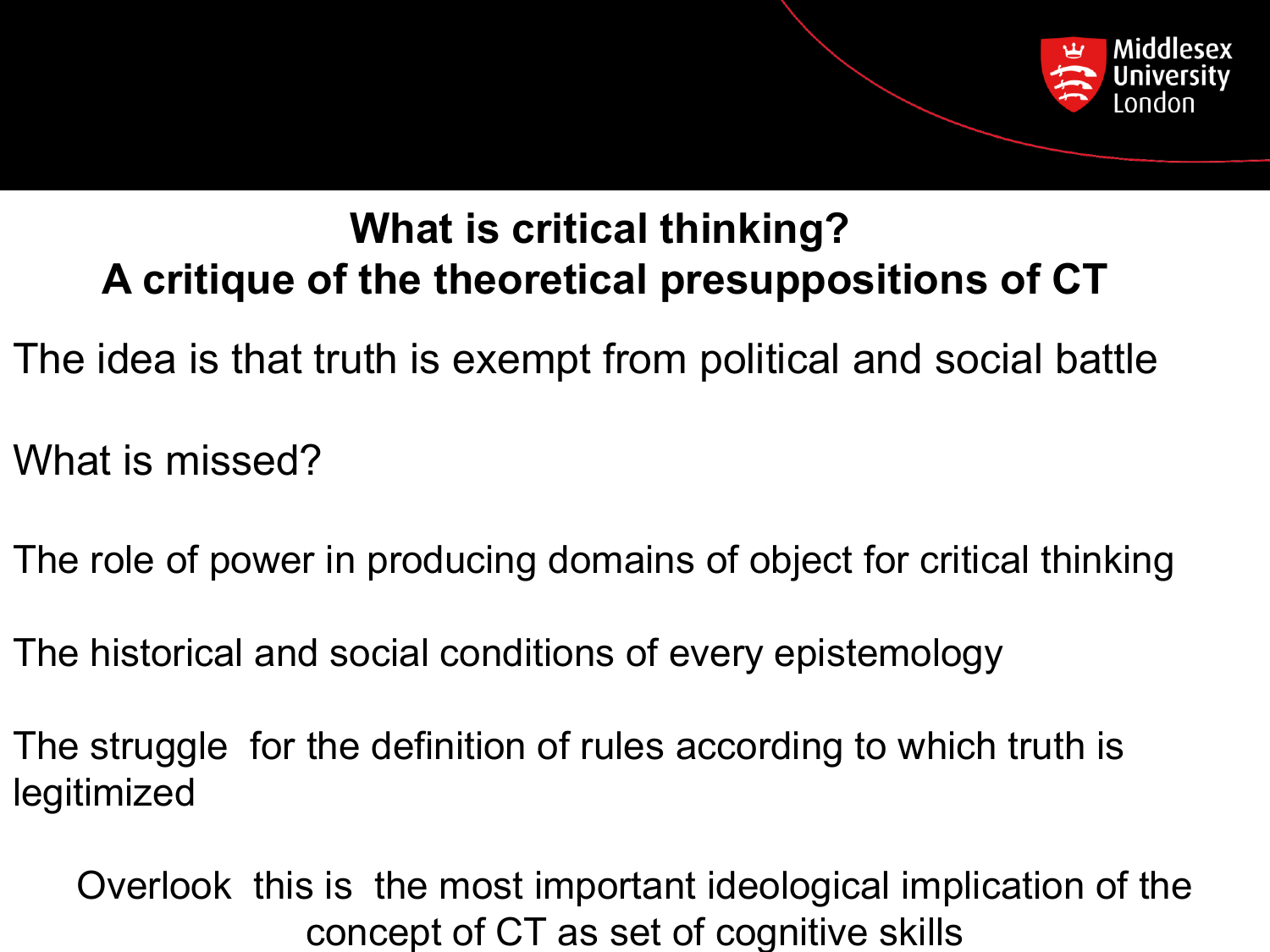

### **An example: Being critical citizenship**

What is the concept of citizenship which is introduced as statutory subject in NCfE?

Citizenship is a desirable 'outcome', a set of skills: '*the aim of citizenship education is to create active and responsible citizens*'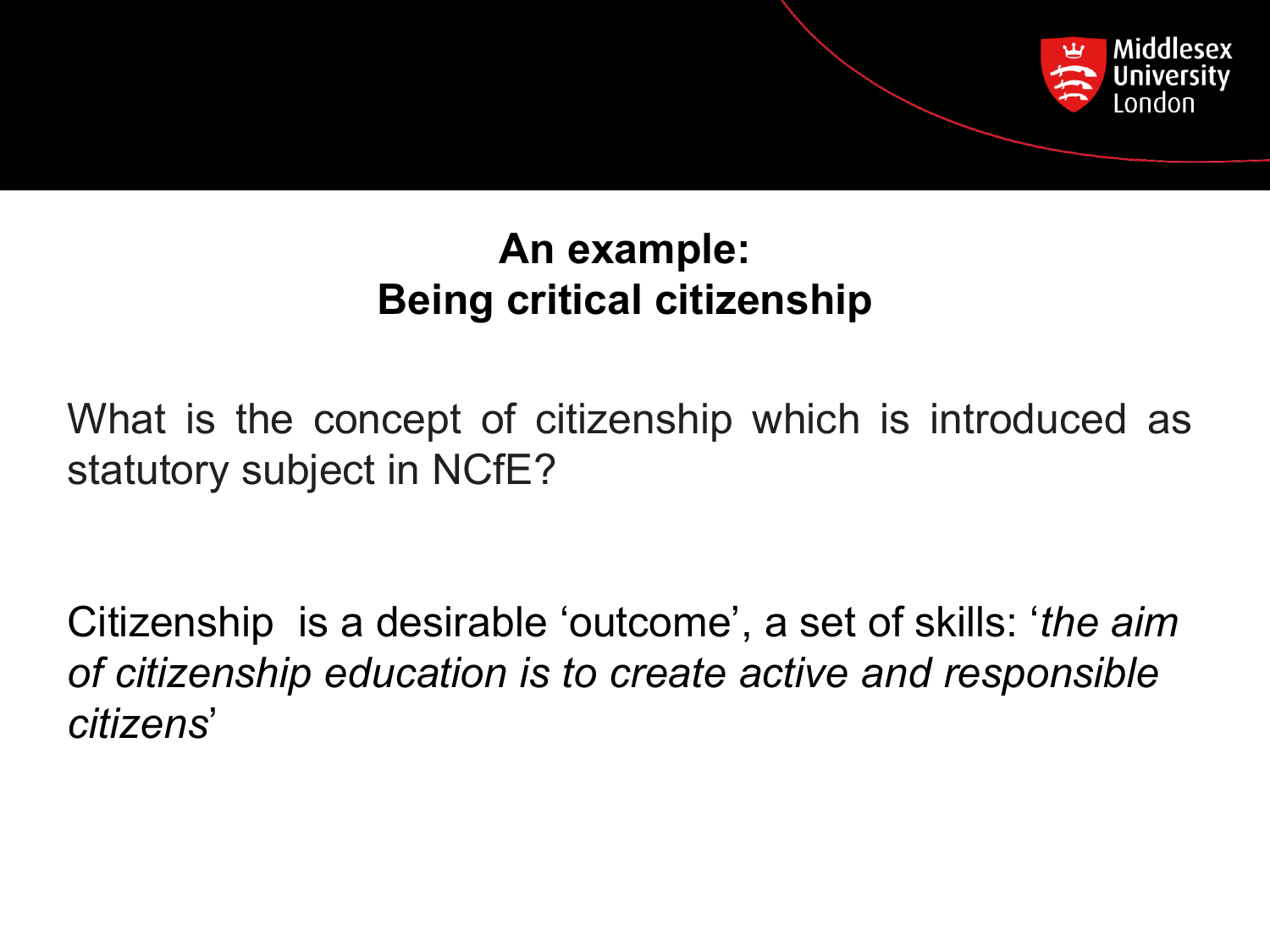

## **An example: Being critical citizenship**

Being active and responsible citizens means being critical citizens. But what does it means?

According to the NCfE, it means understanding  $\checkmark$  how information is used in public debate  $\checkmark$  rights and responsibilities of consumers, employers and employees

 $\checkmark$  policies and practices for sustainable development  $\checkmark$  political, legal, human rights in a range of context

CT does not include references to relationship between citizenship and its historical and social conditions, in favour of an ontological concept of citizenship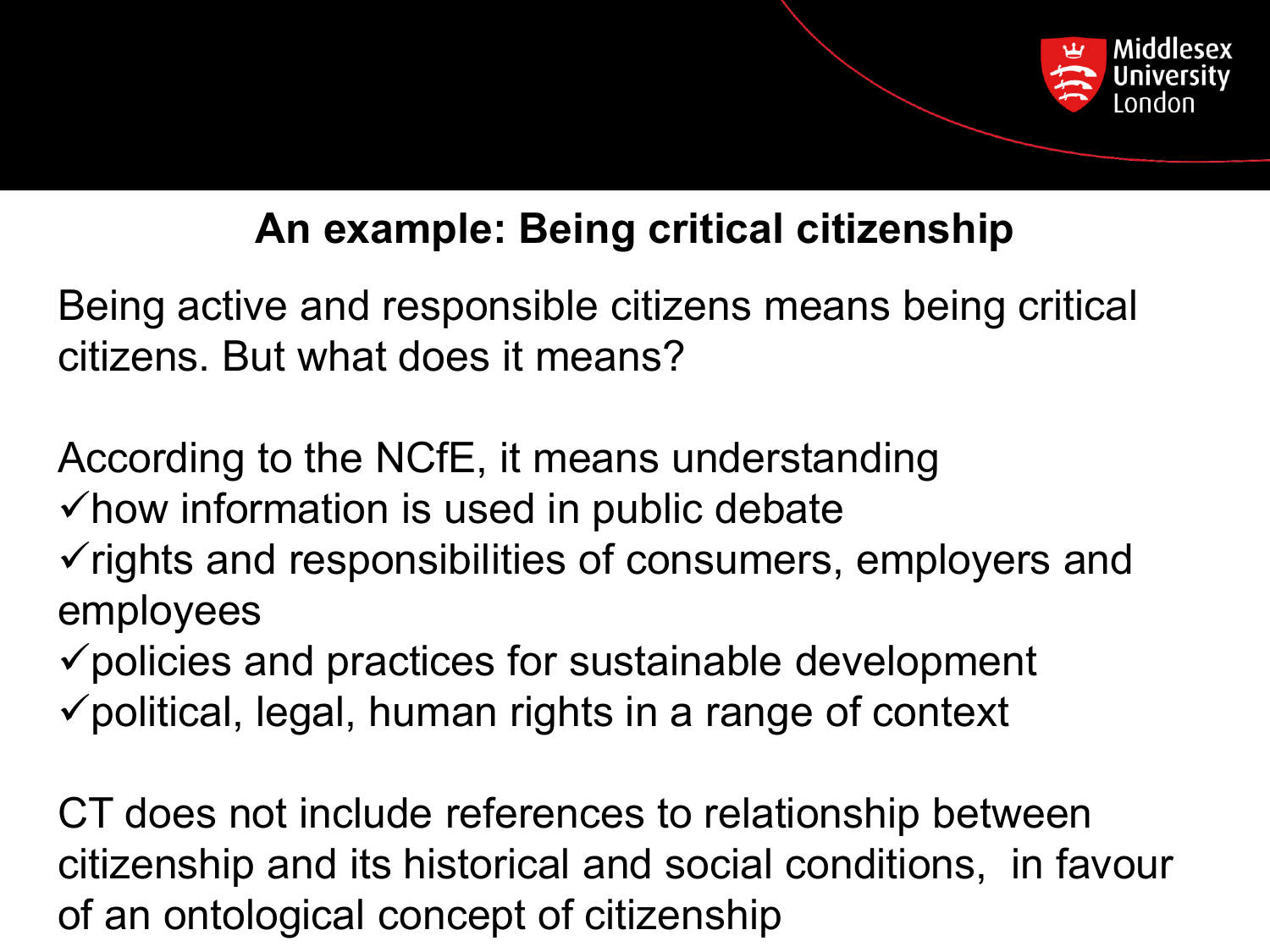

### **An example: Being critical citizenship**

Ideological background

The distinction between clarity and darkness is reproduced in the form of a distinction between public discourse involving critical citizens and the secret exercise of uncontrolled power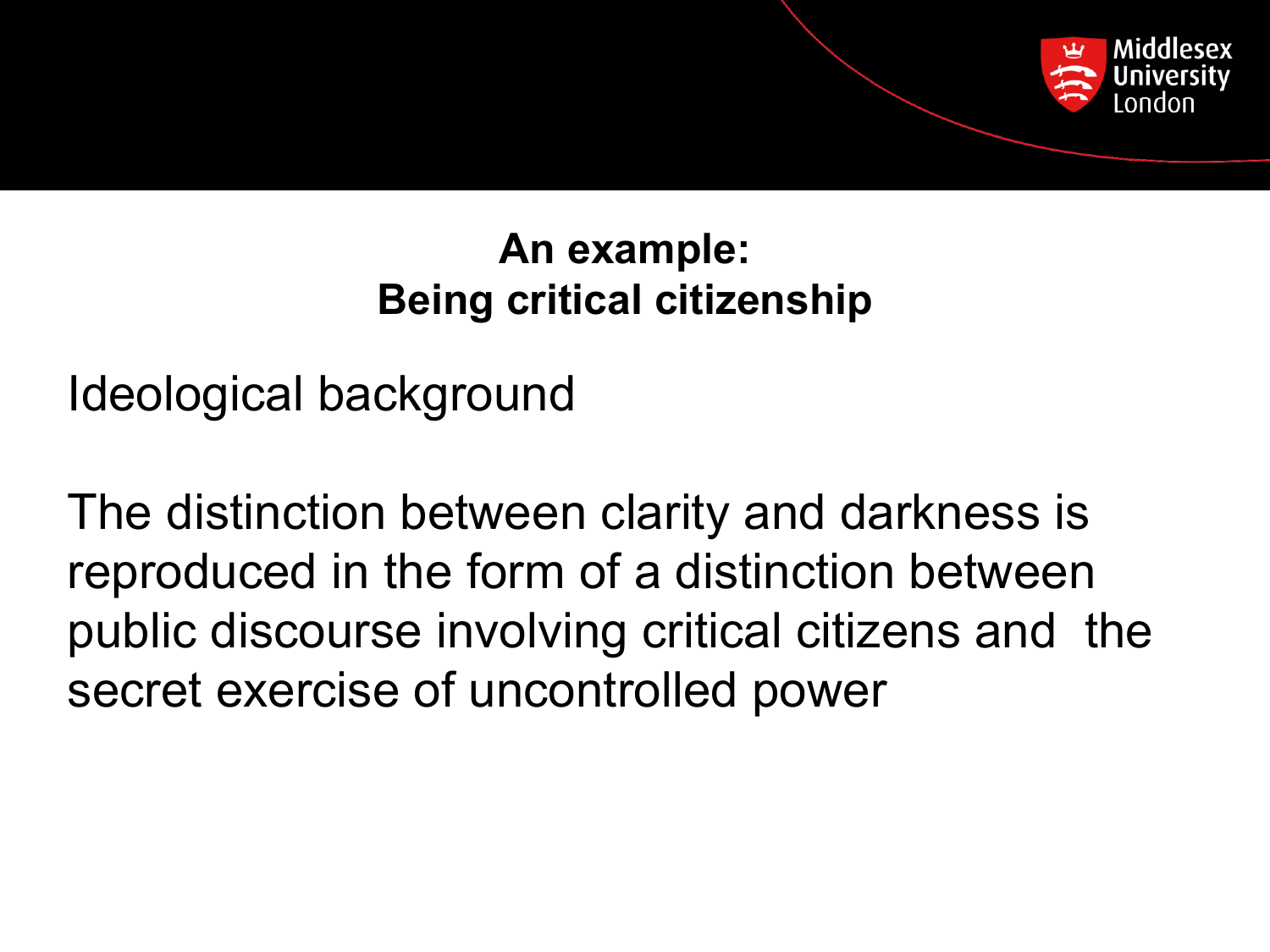

### **An example: Being critical citizenship**

- The concept of opinion: opinion is the result of public debate. As long as the public debate is enlighten (critical), it is virtuous
- the real condition of a possibility of opinion, the fact that media of opinion are not exempt from political and social battle
- Opinion is a spontaneous re-activation of social contract. **Liberal democracy legitimizes itself**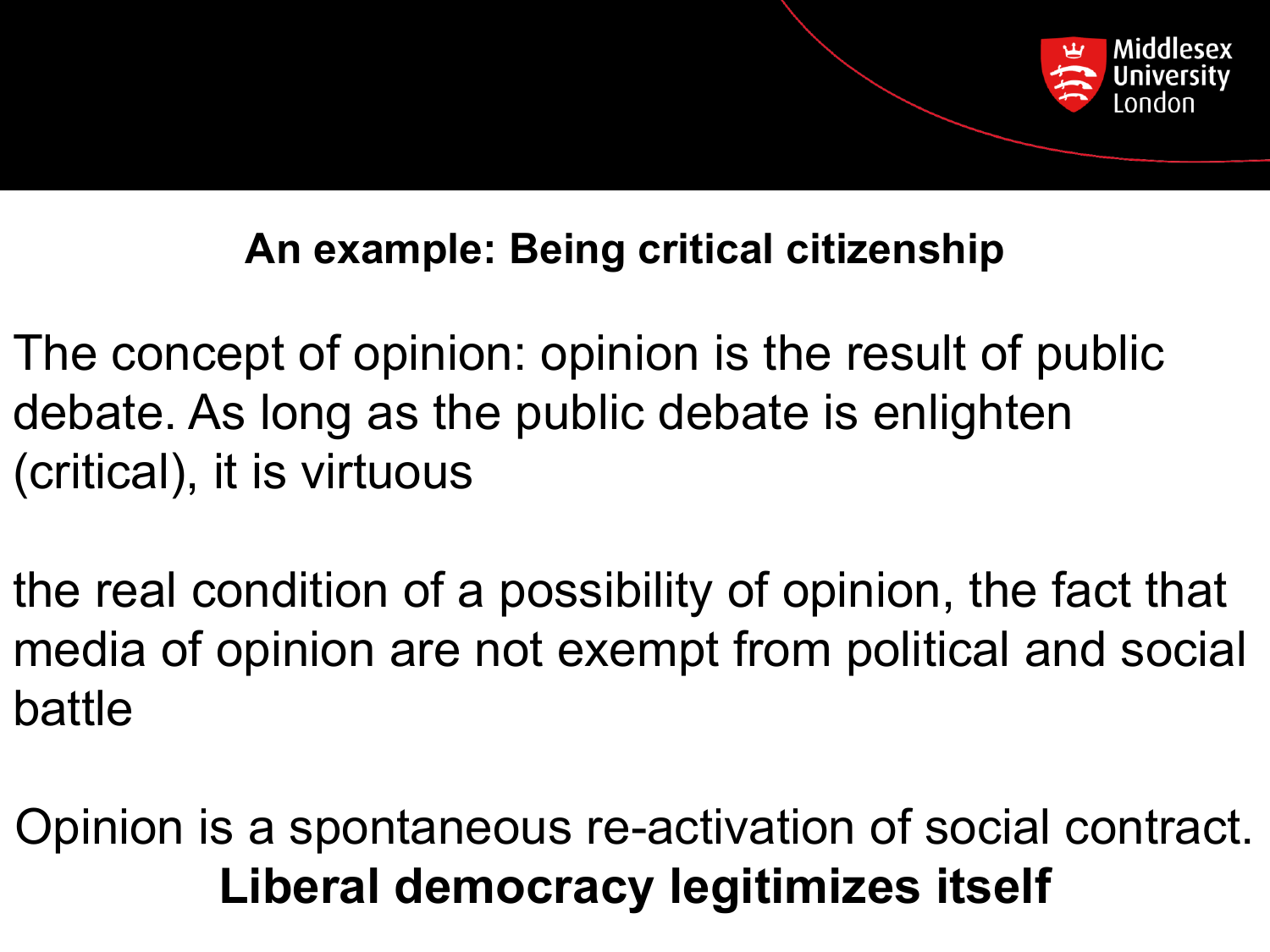

### **conclusion**

**The hegemonic concept of critical thinking in education policies :**

offers a technical concept of critique as epistemological tool

relies on the idea that truth a-political

Overlooks the battle for the definition of the rules for the production of truth and the economic and political role that truth plays